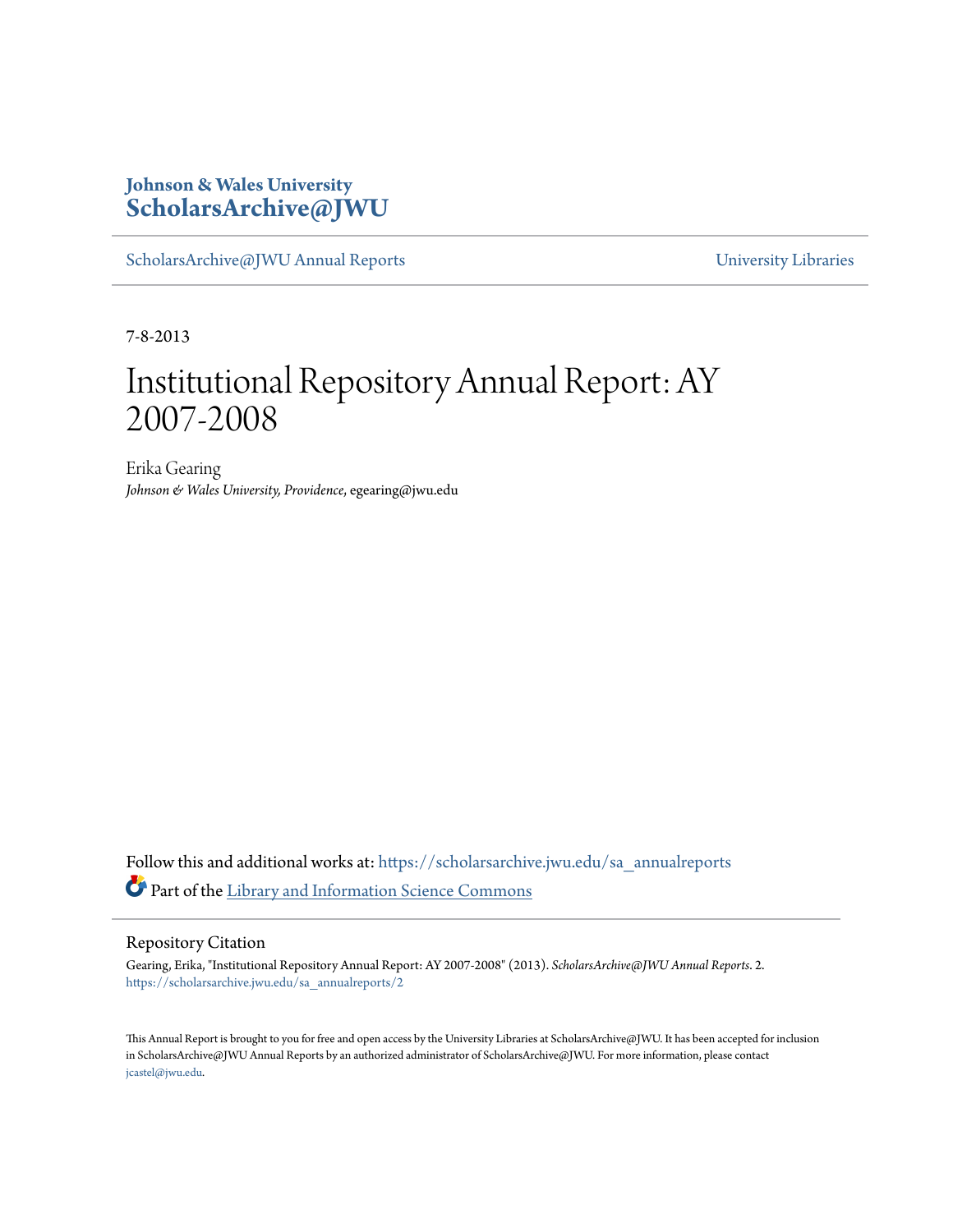

ScholarsArchive@JWU

# **Annual Report AY 2007-2008 Year 2**

**Prepared by:**

**Erika Gearing, Reference Services Librarian & ScholarsArchive@JWU Administrator**

**April 2013**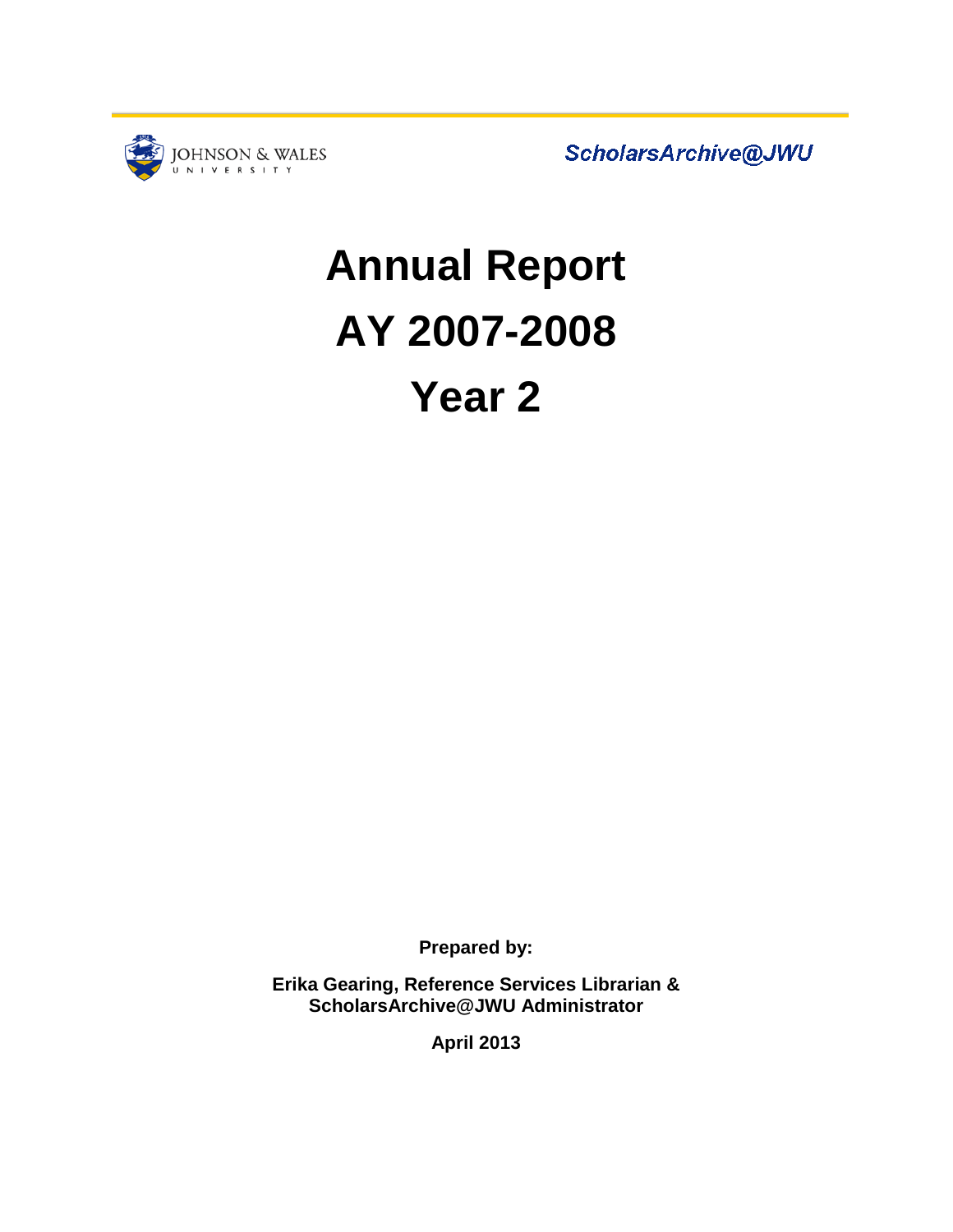#### **ScholarsArchive@JWU Overview – Year 2**

The ScholarsArchive@JWU is a digital showcase that provides open access to journal articles, working papers, dissertations and theses, and other creative works published by the Johnson & Wales University faculty, staff, colleges, departments, and students.

The repository is a service of Johnson & Wales University libraries. Research and scholarly output included here has been selected and deposited on behalf of the individual university departments and centers on campus.

It should be noted that Johnson & Wales University Library is a member of the [HELIN Library Consortium,](http://www.helininc.org/General/about-helin.html) which is composed of eleven academic libraries and eleven special libraries.

This report covers activity from July 2007 – June 2008

#### **Activity Summary\***

This was a transition year at the administrative level. The library director, who also manages the ScholarsArchive@JWU, became the Dean of Libraries. This added responsibility made it difficult to devote a lot of time to collecting and adding content to the IR.

New Content: 12 ETDs

New Partnerships: N/A

\* Reports from AY 2006-2007 through AY 2011-2012 were completed retrospectively during March & April 2013, therefore download data reflects totals as of March 26, 2013.

#### **Measures of Use**

Submissions: 12 ETDs

Downloads: 0

Top 20 Items: N/A

Google Analytics Data; N/A

#### **Staffing**

One library staff member.

#### **Equipment**

• PC desktop computer

#### **Professional Development & Training**